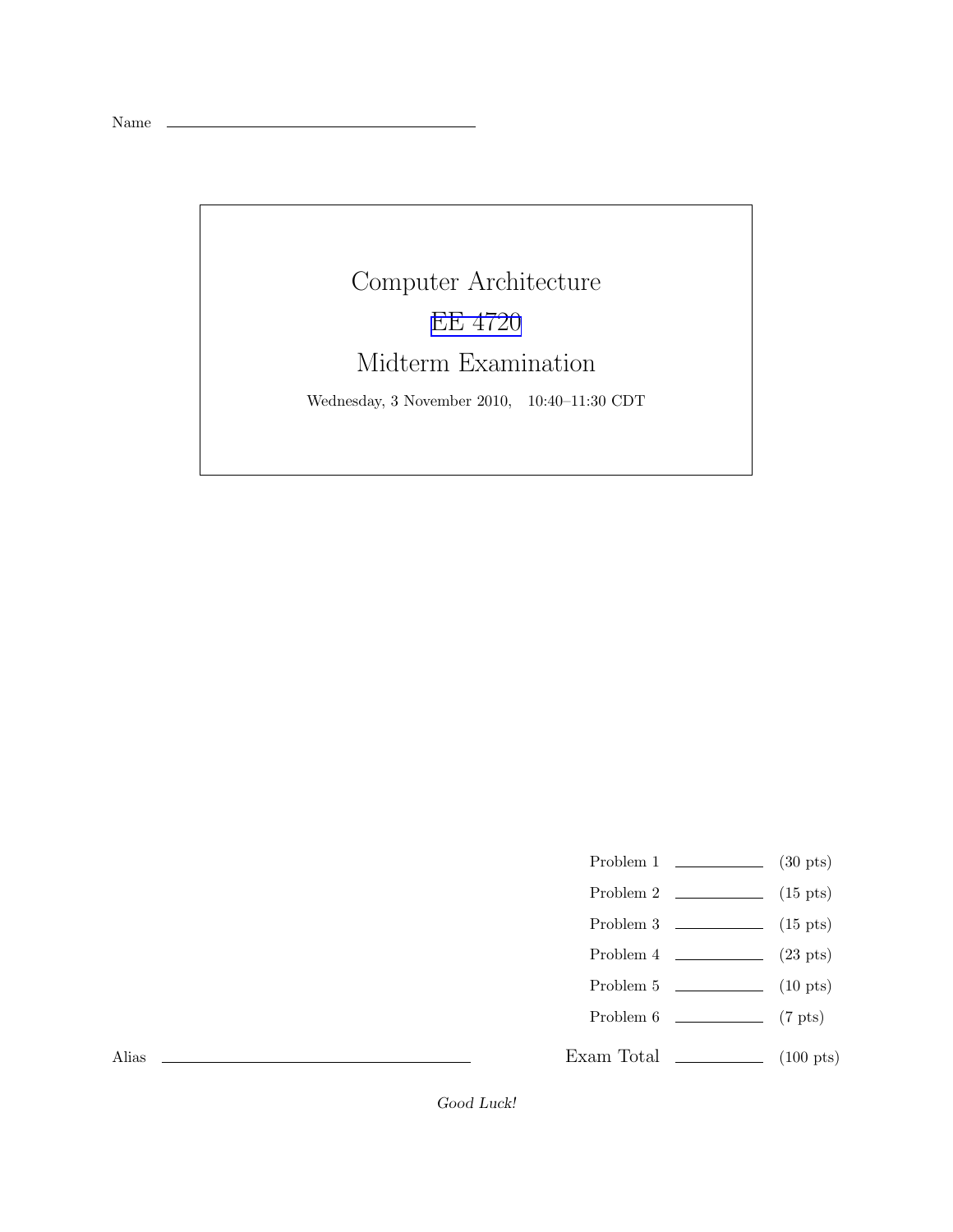

Problem 1: Show the execution of the following code fragments on the illustrated MIPS implementations.

(a) [20 pts] The code below executes for many iterations. Show a pipeline execution diagram for the execution of the code on the implementation above for enough iterations to determine the CPI, and determine the CPI.

LOOP:

lw r1, 0(r2) lw r3, 0(r1) bne r3, r4, LOOP lw r2, 8(r1)

Pipeline diagram of execution. Don't forget to check for dependencies!

CPI for a large number of iterations.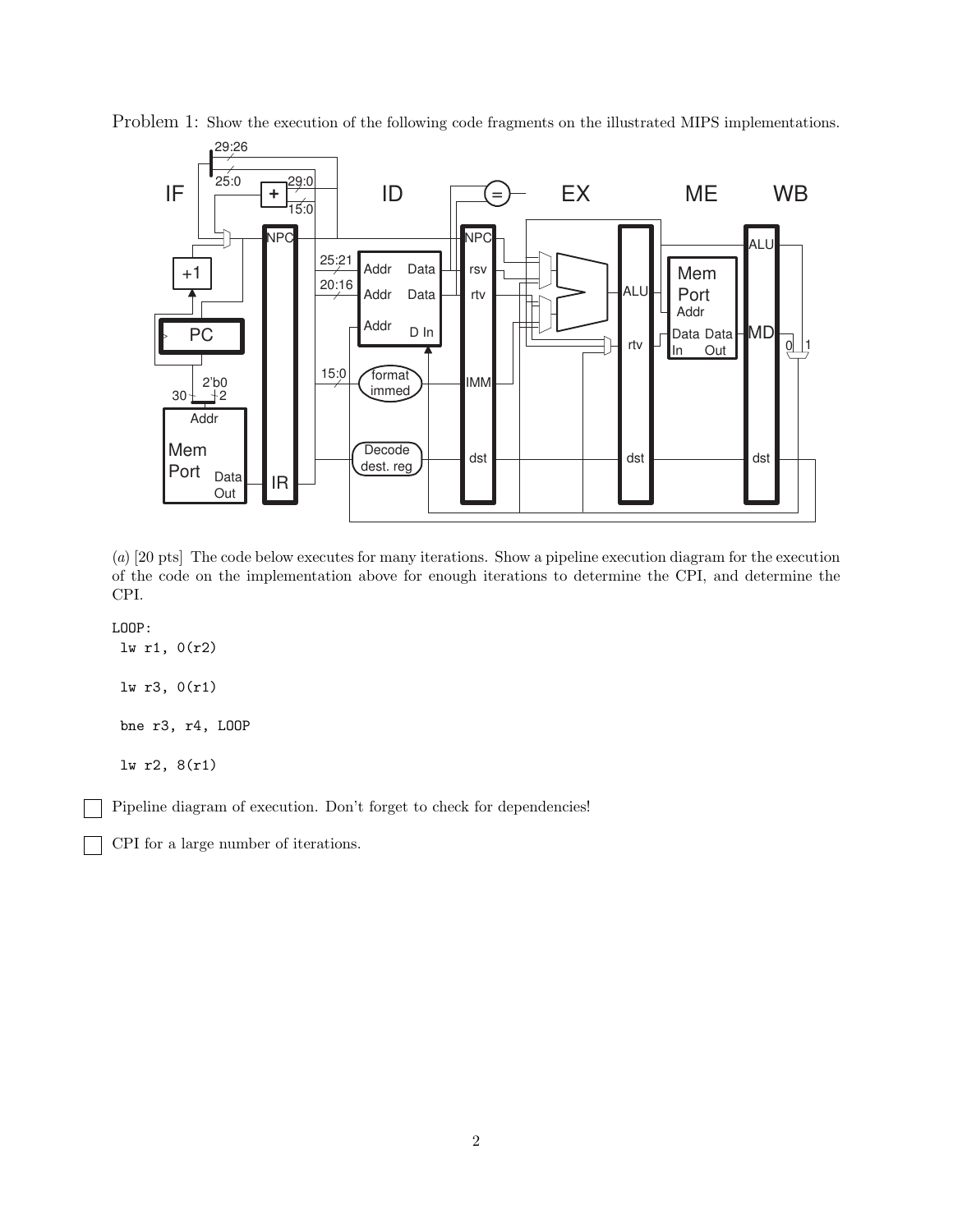

Problem 1, continued:

(b) [10 pts] Show the execution of the code below on the implementation above.

mul.s f1, f2, f3

add.s f4, f5, f6

add.s f7, f8, f9

lwc1 f10, 0(r1)

Pipeline diagram of execution.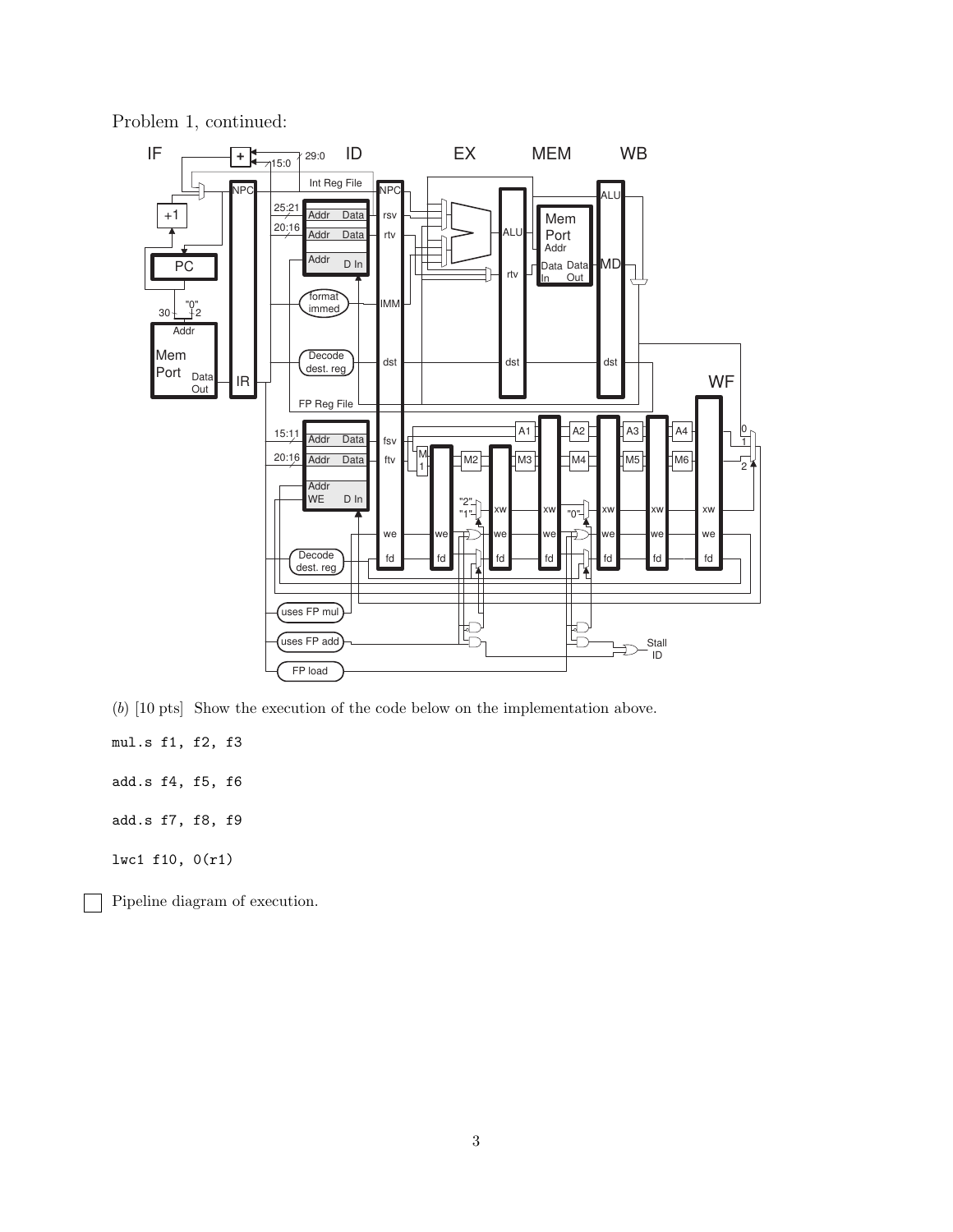Problem 2: The MIPS implementation below includes the shift unit (taken from the Homework 3 solution). Notice that it is not possible to bypass a shift result to the EX stage. For that reason the add in the code below stalls:

# Cycle 0 1 2 3 4 5 6 sll r1, r2, r3 IF ID EX ME WB add  $r4$ ,  $r1$ ,  $r5$  IF ID  $\rightarrow$  EX ME WB



(a) [10 pts] Design control logic to generate a signal named STALL which will be logic 1 when a stall is needed due to a shift result that cannot be bypassed, as in the example above. (Generate the signal, but don't do anything with it.)

Logic to generate stall signal.

(b) [5 pts] The stall above can be avoided by disconnecting the ME-to-EX bypass from the EX/ME.ALU latch and instead connecting it to the output of the ME-stage mux. What was the reason for not doing something like that in Homework 3.

Problem with ME-to-EX bypass for shift results.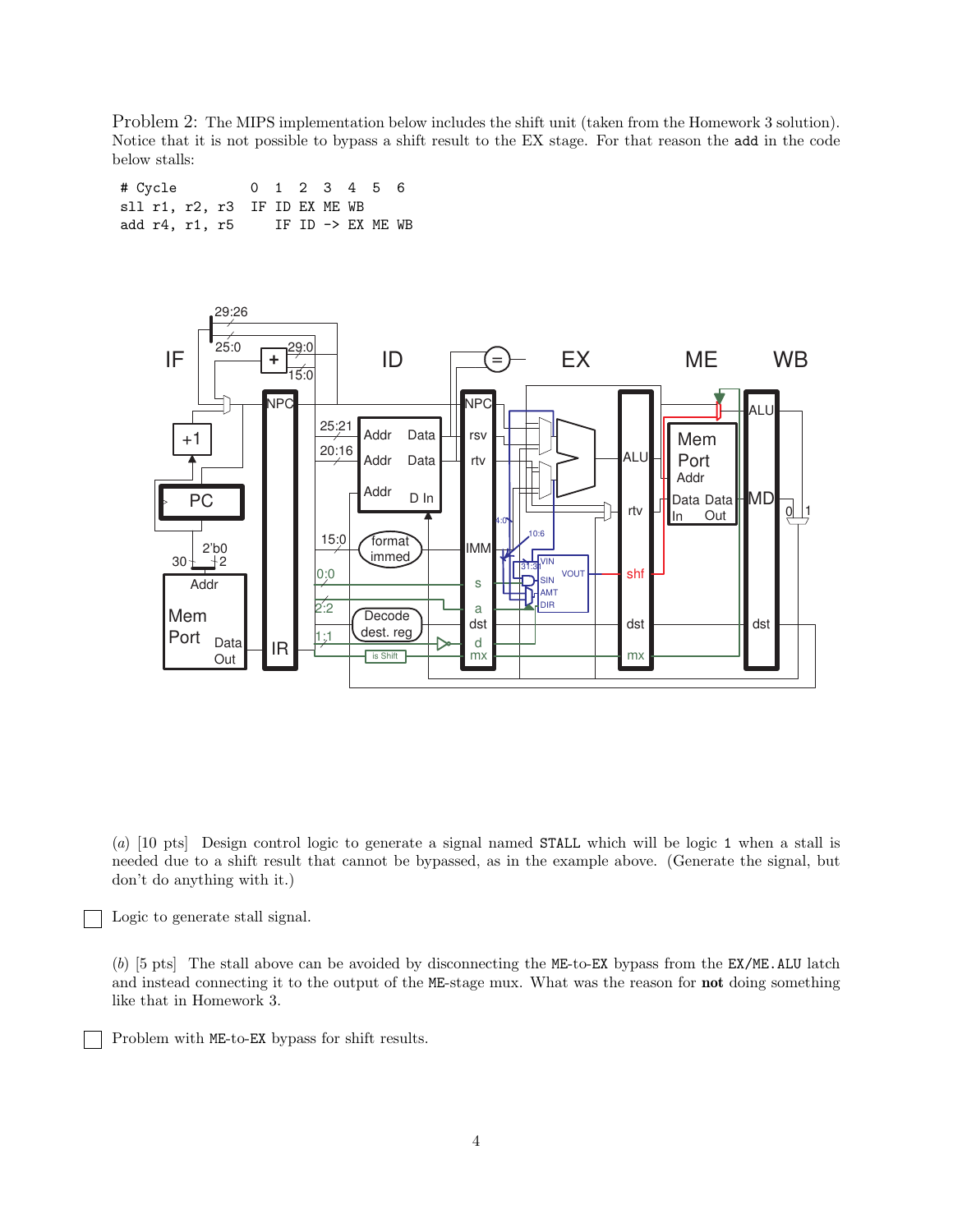Problem 3: Answer the following questions about interrupts.

(a) [7 pts] An important part of an ISA's interrupt mechanism is a separate privileged mode (also called system or supervisor mode) and user mode.

Why is it necessary to have these two modes?

Explain the difference between privileged and user mode in how the CPU operates.

(b) [8 pts] In class our 5-stage implementations resolved exceptions only in ME, and by doing so all integerpipeline exceptions were precise. Note: In the original exam the phrase "and by doing so..." was not present. Suppose instead we resolved exceptions in WB. Show a code fragment in which an exception could not be precise on such a system.

Simple code fragment.

 $\Box$ 

What can't the handler do, and why can't it do it?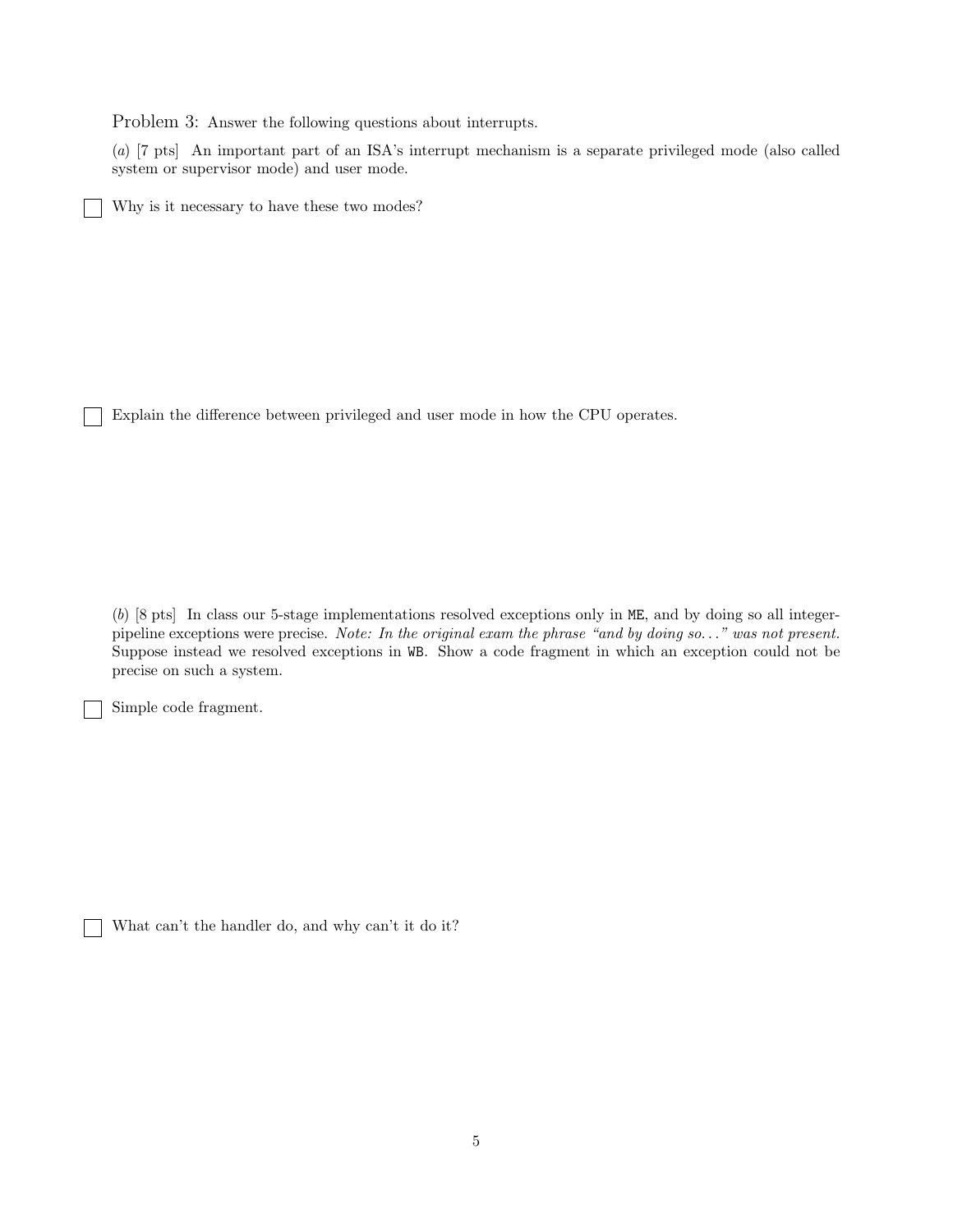Problem 4: Answer each question below.

(a) [8 pts] Consider the distinction between an ISA and its implementation.

What was to be achieved by separating computer design into separate ISA design and implementation design?

Provide a reason not to have separate ISA and implementation design, consider the point of view of a conservative computer engineer from the 1960s.

(b) [8 pts] One reason to not compile a program with optimization turned on is because you plan to debug the program. Explain why stepping through a program in a debugger can be confusing when the code has been optimized.

Debugging optimized code is confusing because ...

Name a particular type of optimization and explain how it can cause confusing results when single stepping through a program.

(c) [7 pts] Do you agree or disagree with the statement below regarding the rules for building the SPECcpu benchmarks? Answer with respect to the goals for the SPECcpu benchmarks.

"Testers should not be allowed to use their own compilers because the SPECcpu benchmarks are supposed to test CPUs, not compilers. All testers of a particular ISA should use the same compiler." Grading note: the phrase "of a particular ISA" was not in the original exam.

Agree or disagree? Explain.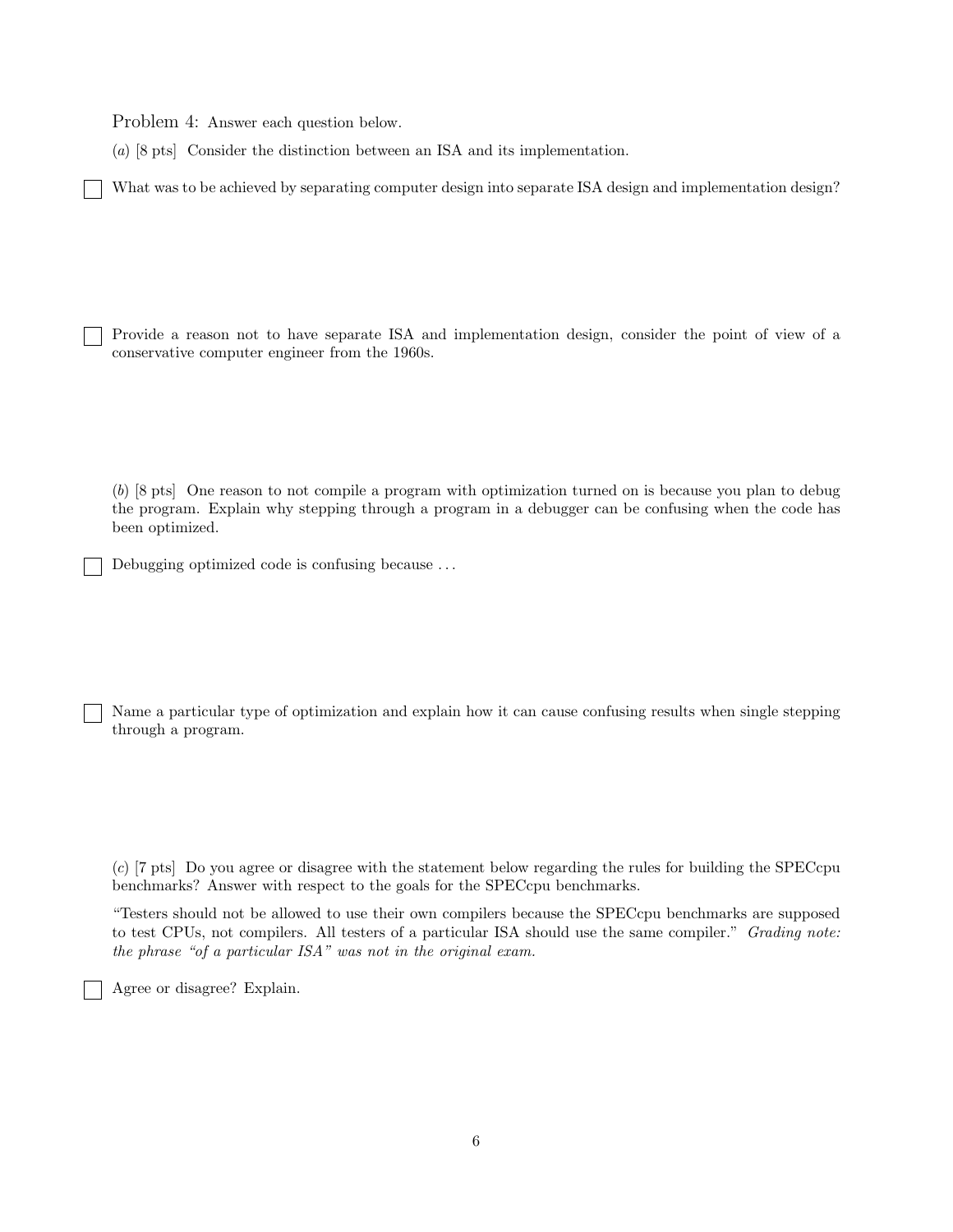Problem 5: [10 pts] CISC programs generally are smaller than RISC programs.

(a) Show how the instruction below is encoded in MIPS and in VAX. For MIPS the name and bit position of each field should be known, and the value of all but one field should be known. For VAX one should know the fields and their sizes, but not every field value needs to be known. *Hint: VAX has 16 general-purpose* registers. The size of the two instructions should be the same.

add r1, r2, r3

Encoding in MIPS.

Encoding in VAX.

(b) Identify unused field(s) in the MIPS instruction.

Unused MIPS field.

(c) Since VAX instruction sizes can vary they should be able to use space more efficiently. Yet even though the MIPS instruction has unused field(s) the two instructions are the same size. Explain why the VAX instruction is larger than one might expect and explain what advantage that provides.

Why is VAX larger than one might expect?

What advantage does this larger size provide?